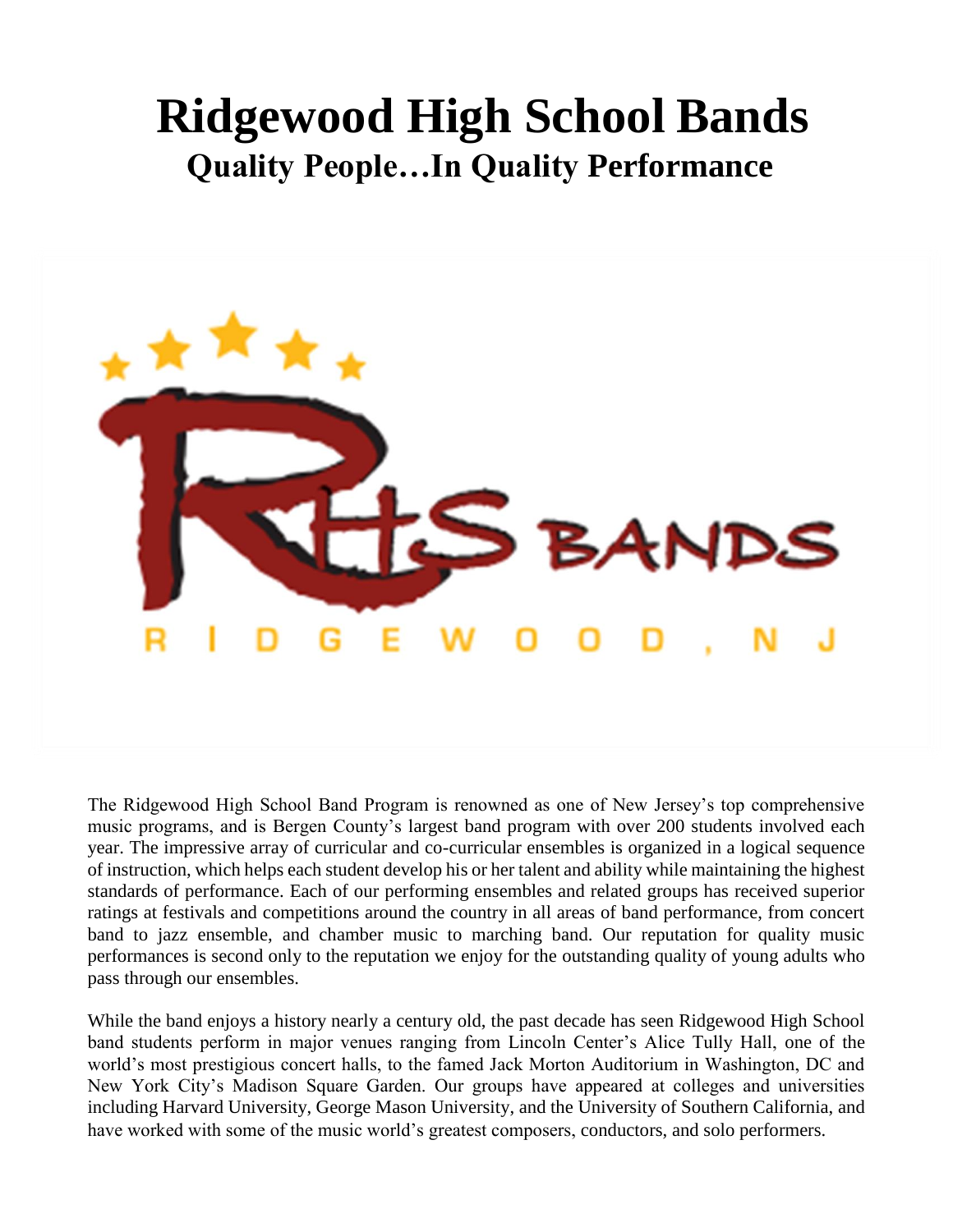# **Curricular Bands - The Heart of our Program**

The Ridgewood High School Band Program offers a wide variety of musical activities and opportunities for students at all grade and ability levels. At the core of our program are the curricular bands – those ensembles that meet during the school day and for which students receive grades and academic credit. Each curricular band meets for three 60 minute periods over the four-day rotation of classes, just as all academic classes at RHS, and each group fulfills the Ridgewood High School credit requirement for visual/practical arts as well as the careers and life skills. Membership in a curricular ensemble is required in order for students to participate in any co-curricular music activity, including the Maroon and White Recital Series and all-county or regional bands.

All students who wish to participate in a curricular band must complete a brief placement assessment in January so that he or she may be placed in the ensemble that best fits his or her ability level, regardless of grade. Any student with previous experience in a middle school or high school band is eligible to participate in a curricular ensemble. Beginners must receive prior permission from the instructor. All of the curricular bands perform at three evening concerts during the school year.

#### **Symphonic Band**

The Symphonic Band represents the next logical step in the band program sequence following the middle school band experience. This course emphasizes the development of skills in rhythm, pitch, tone, intonation and balance while introducing and reinforcing the techniques and strategies necessary to read and perform music written using traditional notation. Students study music through the use of method books, exercises and appropriate concert selections up to level 3.



#### **Wind Ensemble**

The Wind Ensemble is the most advanced performing ensemble in the band program. In this ensemble, emphasis is placed on developing musical maturity appropriate to college and professional music literature (Level 5 and 6). All students in the Wind Ensemble are typically involved in private lessons. As advanced performers, Wind Ensemble members are encouraged to audition for Maroon and White Recitals and County/Regional Bands. Members may also audition for the Chamber Orchestra.



#### **Concert Band**

The Concert Band represents the next logical step in the band program sequence following the Symphonic Band experience at RHS. This course emphasizes the development of technical ability, characteristic tonality, and knowledge of phrasing, and provides exposure to more complex rhythms and harmonies. Pitch, tone, intonation and balance remain important areas of study. Students study music through the use of exercises and appropriate concert selections up to level 4.5.

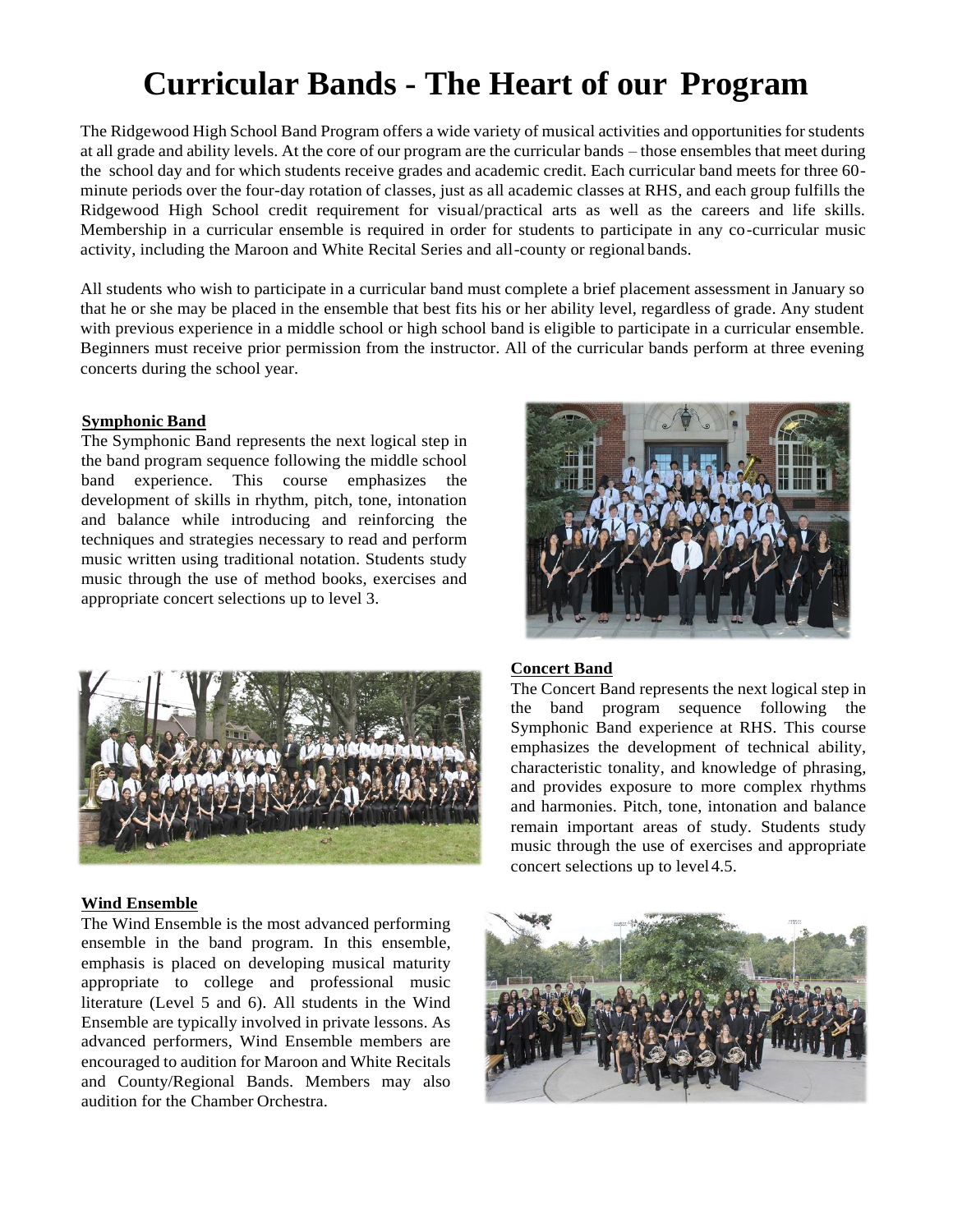### **Opportunities for Everyone Unforgettable Experiences Are What We Do Best**

#### **Co-Curricular Activities**

While the curricular bands at Ridgewood High School provide excellent foundations in music education, our cocurricular ensembles and related groups provide numerous opportunities and experiences that are unique and inventive. While these programs all take different shapes and sizes, one thing remains constant – outstanding students performing in outstanding ensembles. Musically, we offer programs in jazz, chamber music, ethnic and concert percussion, as well as our highly acclaimed 100+ member marching band. Members of the band can also audition for parts in the New Players Company pit orchestra. For students who enjoy adding a visual flair, we offer winter color guard as an outgrowth of our marching program.

#### **The Ridgewood High School Marching Band**

With about 100 members, the Marching Band is one of the largest co-curricular activities at Ridgewood High School, and has a well earned reputation as one of the tri-state areas finest marching bands. Students develop aspects of leadership,



discipline, and musicianship in a large group setting while performing at all home football games and at several competitions throughout the tri-state region, including annual performances at Met Life Stadium and Rutgers University.



Students of all grade levels participate together in

this activity, but freshmen receive the greatest benefit of membership. Unlike other programs at RHS, our newest members participate immediately to the same degree as veteran members. "Playing time" is not dependent upon ability or grade level there is no "bench." All marching band members receive a varsity letter in their first year of participation…and EVERYBODY plays in every performance. No audition is required, and members of any curricular music ensemble may participate.

Freshmen often comment on how the Marching Band helps the transition into high school both socially and academically, by providing a comfortable environment in which new friendships can be made and by providing positive junior and senior role models with whom they interact regularly.

#### **Jazz Ensembles**

If jazz is your passion, look no further than our two jazz ensembles - the Big Band, for advanced students, and the Jazz Lab, for less experienced players. Membership in the jazz ensembles is through selective auditions held in November. Each band uses standard instrumentation and performs literature ranging from swing to contemporary compositions. Both ensembles rehearse one evening per week, and perform at two concerts at RHS, regional jazz festivals, and the annual *Jazz in the Wood* concert in May, featuring world-renowned jazz performers as guestsoloists.



#### **Chamber Music**

The chamber music program at RHS is a special source of pride for the band program. Each year, our students are offered the opportunity to participate in a variety of small ensembles including percussion ensembles, saxophone quartets, brass ensembles, woodwind quartets and quintets, flute ensembles, and virtually any instrumental combination imaginable. While our exceptional staff coaches all ensembles regularly, the end results are groups that are self sufficient and can communicate, rehearse, and perform on the highest level without conductors. Chamber ensembles perform on two concerts and at various community locations and events including nursing homes, elementary schools, and Downtown for the Holidays. Several of our advanced chamber ensembles have performed at the Lincoln Center Chamber Music Society's Young Musician's Concert and other special events.